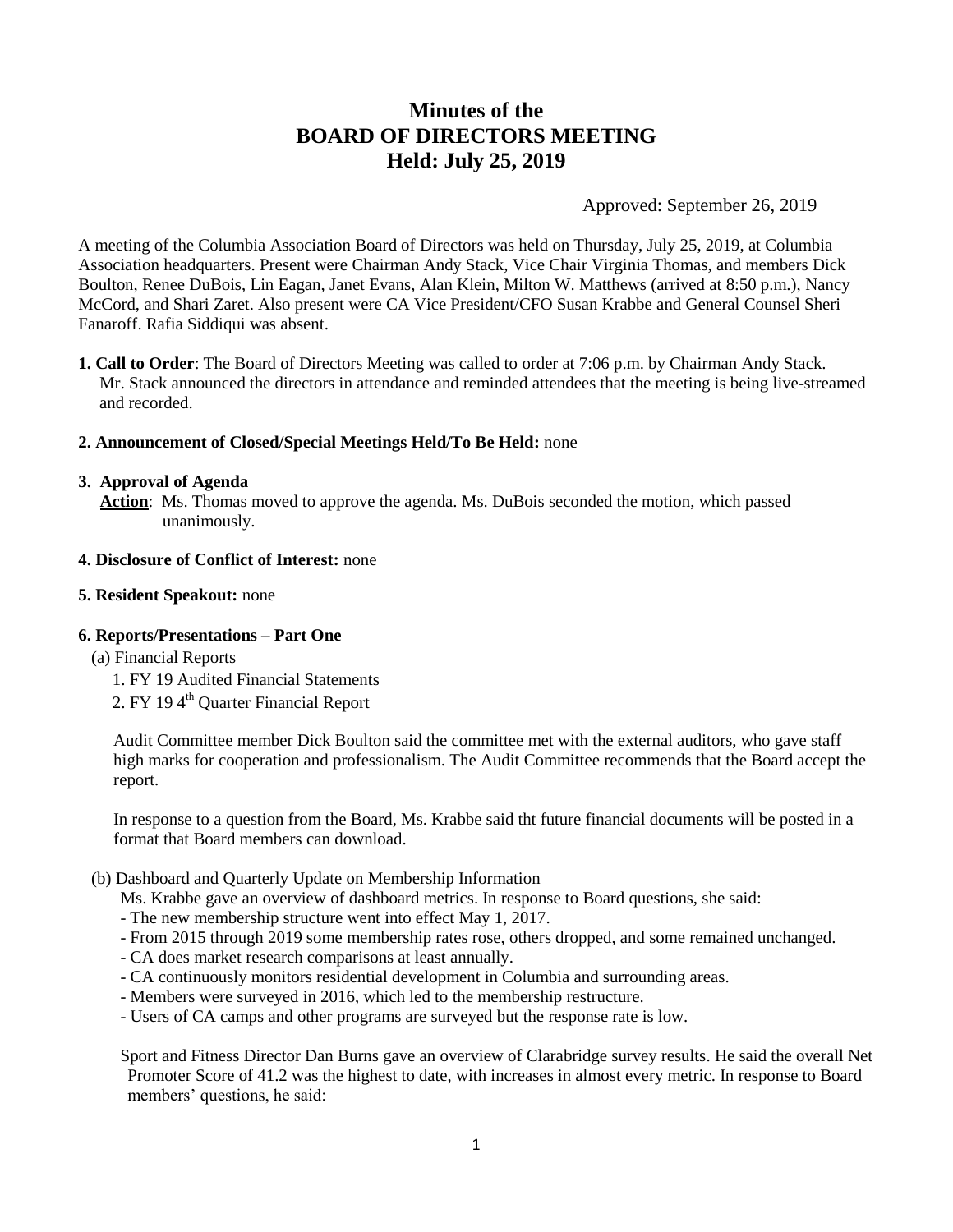- CA tries to ensure that people aren't surveyed more than once per quarter. Respondents vary by season – during summers, the surveys are done primarily by users of pools and golf courses. During cooler seasons, more users of fitness centers complete surveys.

- There have been fewer complaints about the refreshment cart at the golf course.

# **7. Board Action**

- (a) Consent Agenda
	- 1. Approval of Minutes of June 27, 2019 BOD meeting
	- 2. Approval of Advisory Committee's Proposed Charges for FY 20

Both items were approved by consent.

# **(b) Board Votes**

1. Budget Parameters, Annual Charge Rate and Cap for the Draft FY 21 Budget

Ms. DuBois, who serves on the Audit Committee, spoke about expenses related to Sport and Fitness. Ms. Krabbe noted that the costs of fitness memberships are intentionally lower than they could be in order to enable more residents to join.

Ms. DuBois asked for figures for the past four years re: how much CA has spent as a result of natural disasters and she requested estimates of how much CA should budget for such expenses.

Mr. Boulton moved to approve proposed operating and capital budget parameters for FY 21 and FY 22:

- 1. \$3 million increase in net assets for operating expenses
- 2. \$15 million for capital expenditures
- 3. Inflation rate threshold of 3%
- 4. Interest rate threshold of 4.5%
- 5. 2.5% to 3% increase in membership rates
- 6. Annual charge rate unchanged at \$0.68 per \$100 of assessed valuation
- 7. Cap of 3.5% on annual assessed valuation increases

Ms. McCord seconded the motion.

- **Action:** Ms. McCord moved to increase the annual charge rate from \$0.68 to \$0.70. Mr. Klein seconded the motion, which failed. Vote: 2-7-0. For: Ms. McCord and Mr. Klein Against: Mses. Eagan, Evans, DuBois, Thomas, and Zaret; and Messrs. Boulton and Stack Abstain: none
- **Action:** Ms. Zaret moved to increase the annual charge rate from \$0.68 to \$0.69. Ms. McCord seconded the motion, which failed. Vote: 3-6-0. For: Mses. McCord and Zaret, and Mr. Klein Against: Mses. Eagan, Evans, DuBois, and Thomas; and Messrs. Boulton and Stack Abstain: none
- **Action:** The Board voted on Mr. Boulton's original motion to approve the budget parameters. The motion passed. Vote: 6-3-0. For: Mses. Eagan, Evans, DuBois, and Thomas; and Messrs. Boulton and Stack Against: Mses. McCord and Zaret, and Mr. Klein Abstain: none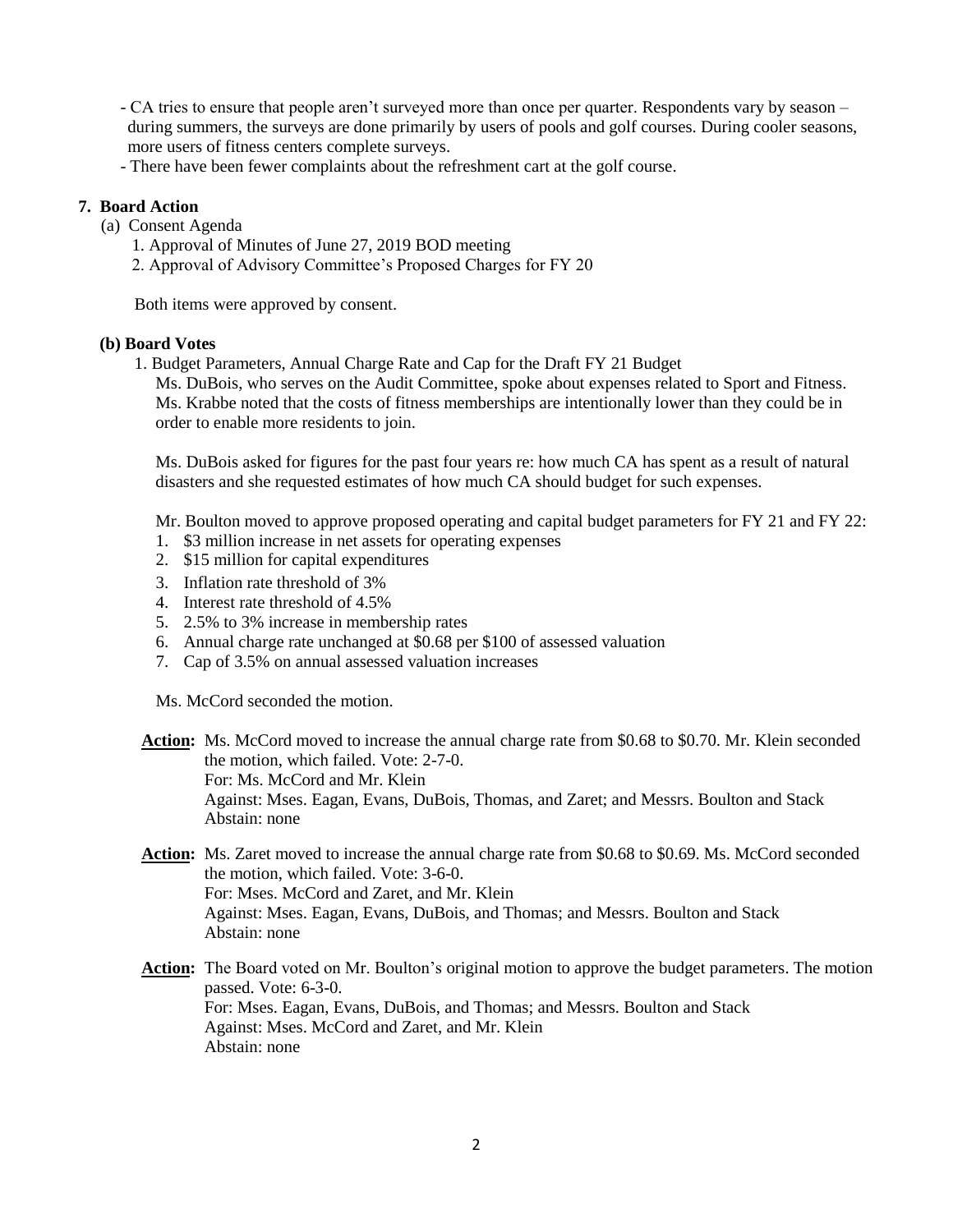#### **(c) Board Discussion**

- 1. Update on Plans to Renovate Supreme Sports Club Phase 2
- Mr. Burns presented slides showing progress of renovations, most of which are expected to be completed in September.

#### *Mr. Matthews arrived at 8:50 p.m.*

2. Development Tracker

 Community Planner Jessica Bellah said the public was given the opportunity to question the Department of Planning and Zoning staff during a meeting last night re: Hickory Ridge Village Center. There are no zoning meetings scheduled for August. In response to Board members' questions, she said:

 - She will send Board members a link to the Hickory Ridge Village Association website, which lists conditions the village board wants confirmed before they will support the village center redevelopment proposal, including re: apartment building height.

 - The Fort Knox Columbia Self Storage project listed on the tracker is not a new facility, but a request to reduce the parking setbacks to allow the owner to create an off-street parking area.

3. Capital Projects and Open Space Updates

Open Space and Facilities Services Director Dennis Mattey displayed slides showing replaced boardwalks, renovated pool areas, open space management and community engagement. He also showed a video featuring Landscape Manager Brian Wood. In answer to a Board member's question, he said CA is experimenting with planting perennial plants in some open space areas instead of annuals.

4. Tying Advisory Committees' Proposed Charges for FY2020 to One or More Strategic Priorities in CA's Strategic Plan for 2020-2024

 Board members discussed whether advisory committees should have measurable goals linked to CA's strategic priorities, or whether they should focus on making suggestions on things CA should do in furtherance of the strategic plan. Board members agreed to share the strategic plan with the committees for which they are liaisons and encourage the committees to indicate in their annual reports how their activities align with the strategic plan.

# **8. Chairman's Remarks:**

 Mr. Stack submitted a written report. Ms. Evans noted that the Art Center Advisory Committee meeting was moved to September.

#### **9. Reports/Presentations – Part Two**

(a) President's Report

Milton Matthews submitted a written report.

 (b) Report from the CA Representatives to the Inner Arbor Trust Board of Directors Lin Eagan submitted a written report.

# **10. Tracking Forms**

(a) Tracking Form for Board Requests Mr. Klein asked that the list of Board-related policies be shared with all board members.

(b) Tracking Form for Resident Requests

# **11. Potential New Topics**

The "Potential new topics" part of Board meetings may be used to vet topics for future meeting agendas. Criteria need to be set for determining which items get added. All Board members will soon receive a timeline of some of the topics that need to be addressed during upcoming meetings, such as budget deliberations.